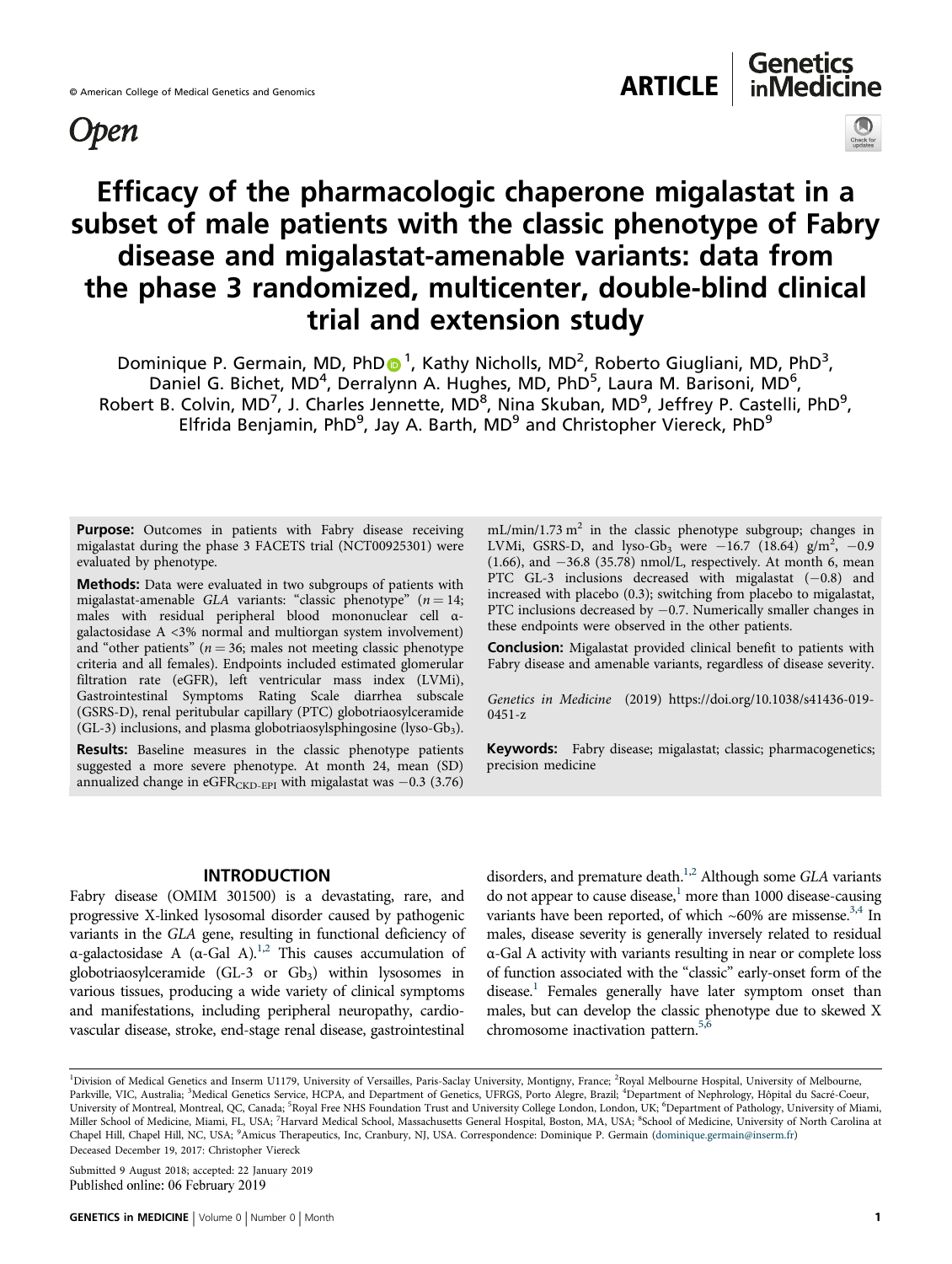Enzyme replacement therapy (ERT) has been the current standard treatment for Fabry disease. ERT has been shown to reduce disease substrate (i.e., GL-3 and plasma globotriaosyl-sphingosine [lyso-Gb<sub>3</sub>]) and symptoms.<sup>1,2[,7](#page-10-0)–[9](#page-10-0)</sup> However, response to treatment is dependent on several factors including disease severity, and the amount of organ damage present at treatment initiation.<sup>[10](#page-10-0)–[13](#page-10-0)</sup> Furthermore, lifelong, biweekly intravenous ERT infusions are a burden, which can result in delayed treatment initiation and reduced compliance. Infusion reactions to ERT have been reported,<sup>10</sup> and development of anti-drug antibodies can reduce the efficacy of ERT, as demonstrated in a 5-year retrospective analysis in which 40% of males had serummediated antibody inhibition of agalsidase activity.<sup>14</sup>

Migalastat, a first-in-class, orally administered small molecule, is a pharmacological chaperone that binds to and stabilizes amenable mutant forms of α-Gal A, facilitating lysosomal trafficking and increasing lysosomal enzyme activity. $4,15-19$  $4,15-19$  $4,15-19$  $4,15-19$  Amenable mutant forms of  $\alpha$ -Gal A are identified using the migalastat amenability assay, which measures migalastat-induced changes in human embryonic kidney (HEK) cells that are transfected with DNA plasmids containing GLA variants.<sup>4</sup> Established criteria for amenability are an increase in α-Gal A activity ≥1.2-fold above baseline and an absolute increase of ≥3% of wild-type (WT) α-Gal A after incubation with 10  $\mu$ M migalastat.<sup>[4](#page-9-0)</sup>

In patients with amenable variants, migalastat is a treatment option. In the phase 3, placebo-controlled FACETS study (ClinicalTrials.gov; NCT00925301) in patients with Fabry disease and amenable variants who were either ERT-naive or had not received ERT within the past 6 months, migalastat led to reduced substrates in kidney and plasma, stabilized renal function, reduced cardiac mass, and improved gastrointestinal symptoms.<sup>[20](#page-10-0)</sup> In the phase 3, active-controlled ATTRACT study (ClinicalTrials.gov; NCT01218659) in ERT-experienced patients, migalastat was associated with a reduction in cardiac mass, had similar effects on renal function compared with ERT, and was generally well-tolerated.<sup>[19](#page-10-0)</sup> These results led to the approval of migalastat in the European Union, Switzerland, Australia, Republic of Korea, Israel, and Japan for the treatment of Fabry disease in patients over 16 years of age, with amenable GLA variants and GFR ≥30 mL/min/1.73 m<sup>2</sup> (refs.[15,21\)](#page-10-0). In addition, migalastat is approved in Canada and the United States for the long-term treatment of Fabry disease in adults ( $\geq$ 18 years old) with amenable GLA variants.<sup>[22,23](#page-10-0)</sup>

The objective of the present analyses was to assess the clinical benefit of migalastat in the subset of male patients with the classic phenotype in the FACETS trial (i.e., multiorgan system involvement and residual peripheral blood mononuclear cell [PBMC]  $\alpha$ -Gal A activity <3% of normal).<sup>[20](#page-10-0)</sup> Results in male patients not meeting classic phenotype criteria and all female patients were also assessed.

# MATERIALS AND METHODS

#### In vitro assays

Methodology for the Good Laboratory Practice (GLP)- validated in vitro assay in HEK-293 cells has been published.<sup>[4](#page-9-0)</sup> In brief, plasmids containing WT or mutated α-Gal A complementary DNA (cDNA) were used to transfect HEK-293 cells; transfected cells were then incubated in the presence or absence of 10 µmol/L migalastat for 5 days, after which cell lysates were assayed for α-Gal A activity. Variants meeting the prespecified criteria for amenability in the assay were categorized as amenable.<sup>[4](#page-9-0)</sup>

### FACETS phase 3 study design

The multicenter, phase 3, randomized, placebo-controlled, double-blind FACETS trial to evaluate the efficacy and safety of migalastat in patients with Fabry disease and amenable variants has been described in detail.<sup>[20](#page-10-0)</sup> Briefly, stage 1 of the study consisted of a 6-month, double-blind treatment period in which patients were randomly assigned to receive migalastat 150 mg or placebo every other day. After stage 1, patients could receive open-label migalastat 150 mg every other day for an additional 6 months, and another 12 months during an open-label extension.

The study was approved by the institutional review board or ethics committee at each participating center and was conducted in accordance with the International Conference on Harmonization and Good Clinical Practice guidelines and the principles of the Declaration of Helsinki; all patients provided written informed consent.

### Clinical analyses

Two subgroups of patients with amenable variants enrolled in the FACETS study were identified for evaluation: "classic phenotype" and "other patients." The classic phenotype subgroup included male patients with the classic phenotype of Fabry disease and migalastat-amenable variants; these patients had residual PBMC α-Gal A activity <3% normal and multiorgan system involvement, defined as two or more of the following organ system involvements: renal, cardiac, central nervous system, neuropathic pain, and gastrointestinal symptoms.<sup>[20](#page-10-0)</sup> The other patients subgroup included male patients with migalastat-amenable variants who did not meet the criteria defined above and all females.<sup>[17,20](#page-10-0)</sup>

Changes in measurements of disease severity from baseline are reported. Detailed methodology has been published.<sup>[20](#page-10-0)</sup> Annualized rates of change from baseline to month 24 in estimated glomerular filtration rate using the Chronic Kidney Disease Epidemiology Collaboration equation (eGFR<sub>CKD-EPI</sub>) and GFR measured using iohexol clearance (mGFR<sub>iohexol</sub>) were calculated based on the slope of the linear regression between the observed values and the assessment times. Mean change from baseline to month 24 in left ventricular mass index (LVMi) was calculated based on 2D or M-mode echocardiograms assessed by a single, blinded reader at a central laboratory. Changes from baseline in number of GL-3 inclusions per renal peritubular capillary (PTC) were based on kidney biopsies performed at baseline, month 6, and month 12, which were assessed per BLISS methodology performed by 3 independent, blinded pathologists.<sup>[20,24](#page-10-0)</sup> The same three pathologists qualitatively assessed GL-3 changes in podocytes,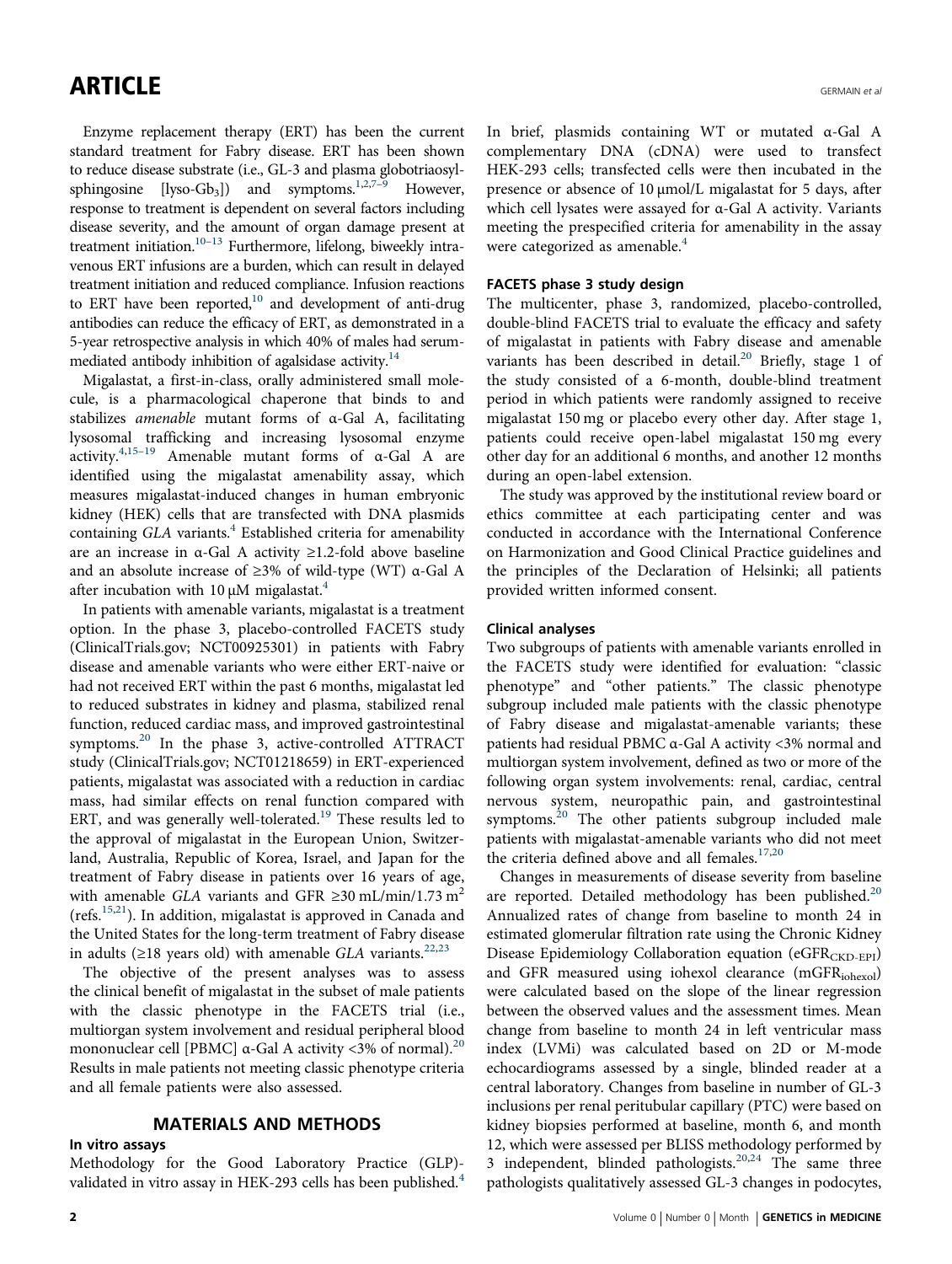endothelial cells, and mesangial cells. Change from baseline to month 24 in plasma lyso- $Gb_3$  levels was based on measurements of retained iohexol plasma samples from each time point. Twenty-four-hour urine protein levels were measured by a central laboratory. PBMC α-Gal A activity was measured with a fluorescence assay of PBMC lysates and normalized to total protein.<sup>[4](#page-9-0)</sup>

The Gastrointestinal Symptoms Rating Scale was used to assess change from baseline to month 24 in diarrhea symptoms (GSRS-D). A response in the GSRS-D was defined as a reduction ≥0.33. The minimal clinically important difference (MCID) of 0.33 was based on estimates from the literature on several non-Fabry gastrointestinal disorders in which diarrhea is prominent.<sup>25,26</sup> Distribution-based estimates of MCID in Fabry disease were based on the change from baseline in the placebo arm of the FACETS study, generating an MCID of 0.35 based on half the standard deviation, $20$  supporting an MCID for GSRS-D of 0.33 in Fabry patients.

For all outcomes except PTC GL-3 inclusions, data are pooled for patients within the designated subgroups (classic phenotype and other patients) regardless of treatment allocation for the first 6 months (migalastat or placebo). Change from baseline to month 24 data are the change from baseline to month 24 for patients randomized to migalastat in stage 1 of the study and the change from month 6 (start of migalastat) to month 24 in patients randomized to placebo in stage 1.

All data were derived from post hoc analyses and formal statistical testing was not performed. Data were analyzed descriptively using mean, standard deviation (SD) or standard error (SE), and 95% confidence intervals (CIs).

# RESULTS

### In vitro activity

For the GLA variants found in male patients enrolled in this study who met the criteria for the classic phenotype, the mean absolute increase in α-Gal A activity with 10 µM migalastat in vitro was 24.8% of WT activity; mean activity increased by 8.2-fold above baseline (Table [1](#page-3-0)). For all other variants, mean absolute increase in α-Gal A activity in vitro was 24.5% of WT; mean activity increased by 6.8-fold above baseline (Table [1](#page-3-0)).

#### Clinical data

#### Baseline characteristics

The classic phenotype subgroup includes 14 males with the classic phenotype (16–62 years old). The other patients subgroup includes 36 patients (4 males with nonclassic phenotype [33–58 years old], 32 females [27–68 years old]). Disease severity of patients in the classic phenotype subgroup was evident from baseline measurements of variables and medical history, indicating multisystem involvement (Table [2](#page-5-0) and Fig.  $1a-e$  $1a-e$ ). Mean (SD) baseline eGFR<sub>CKD-EPI</sub> values were 87.8 (33.6) and 95.3 (19.6) mL/min/1.73 m<sup>2</sup>, and mean (SD) baseline mGFRiohexol values were 78.6 (22.9) and 88.2 (22.0)  $mL/min/1.73 m<sup>2</sup>$  in the classic phenotype and other patients subgroup, respectively.

GLA variants in male patients with the classic phenotype were p.Ile253Thr ( $n = 2$ ), p.Pro259Arg ( $n = 2$ ), p.Gly183Asp, p.Leu243Phe, p.Cys174Arg, p.Asp55Val/Gln57Leu, p.Gly144- Val, p.Arg301Gln, p.Gly373Ser, p.Asp322Glu, p.Gly325Arg, and p.Tyr216Cys  $(n = 1$  each).

Six (43%) male patients with the classic phenotype were taking angiotensin-converting enzyme inhibitors, angiotensin receptor blockers, or renin inhibitors at baseline; the dosages of these medications had been stable for ≥4 weeks before the screening visit and did not change during the study.

### Renal function

The mean  $(SD)$  annualized rate of change in eGFR $_{\text{CKD-EPI}}$  from baseline to month 24 was  $-0.3$  (3.76) mL/min/1.73 m<sup>2</sup> (95% CI:  $-2.80$ , 2.25;  $n = 11$ ) in the classic phenotype subgroup and  $-0.3$  (4.47) mL/min/1.73 m<sup>2</sup> (95% CI:  $-2.0$ , 1.4;  $n = 30$ ) in other patients (Fig. [1a](#page-6-0); individual values for male patients with the classic phenotype in Table S1). Median annualized rates of change in the classic phenotype and other patients subgroups were  $0.25$  mL/min/1.73 m<sup>2</sup> (min, max:  $-8.6$ , 4.3) and 0.33 mL/min/1.73 m<sup>2</sup> (min, max:  $-13.8$ , 7.4), respectively. Mean (SD) annualized rate of change in mGFR $_{\text{iohexol}}$  was  $-3.0$ (6.04) mL/min/1.73 m<sup>2</sup> (95% CI:  $-7.65$ , 1.64;  $n = 9$ ) in the classic phenotype subgroup and  $-1.0$  (8.66) mL/min/1.73 m<sup>2</sup> (95% CI:  $-4.39$ , 2.33;  $n = 28$ ) in other patients. One male patient with the classic phenotype had a reduction of  $-16$ mL/min/1.73 m<sup>2</sup> from month 6 to month 24. Median (range) change in mGFR<sub>iohexol</sub> from baseline to month 24 was -1.03 mL/min/1.73 m<sup>2</sup> (min, max:  $-16.2$ , 3.0) in the classic phenotype subgroup and  $-0.34$  mL/min/1.73 m<sup>2</sup> (min, max: −20.4, 15.8) in the other patients subgroup.

Twenty-four-hour urine protein levels showed small increases from baseline to month 24 in both subgroups. Baseline mean (SD) 24-hour urinary protein excretion values were 767.7  $(710.7)$  (95% CI: 357.4, 1178.0;  $n = 14$ ) and 360.6 (508.7) (95% CI: 183.1, 538.1;  $n = 34$ ) mg/24 hours in the classic phenotype and other patients subgroups, respectively. Mean (SD) changes from baseline to month 24 in 24-hour urine protein were 271.3 (419.6) (95% CI:  $-79.5$ , 622.0;  $n = 8$ ) and 168.0 (494.4) (95% CI:  $-20.0$ , 356.1;  $n = 29$ ) mg/24 hours in the classic phenotype and other patients subgroups, respectively.

Results were similar to those reported for the overall amenable FACETS population, in which migalastat stabilized eGFR in patients with amenable GLA variants, with mean (SE) annualized changes from baseline to month 24 in eGFR<sub>CKD-EPI</sub> and mGFR<sub>iohexol</sub> of  $-0.3$  (0.66) and  $-1.5$  (1.33) mL/min/1.73 m<sup>2</sup>, respectively.<sup>[20](#page-10-0)</sup>

#### Cardiac geometry

Migalastat led to reductions in LVMi in both subgroups. Of note, mean (SD) baseline LVMi values were 114.3 (27.3)  $g/m<sup>2</sup>$ in male patients with the classic phenotype ( $n = 14$ ) and 88.2 (32.3)  $g/m^2$  in other patients ( $n = 30$ ). Seven (50%) males with the classic phenotype and 4 (11%) in the other patients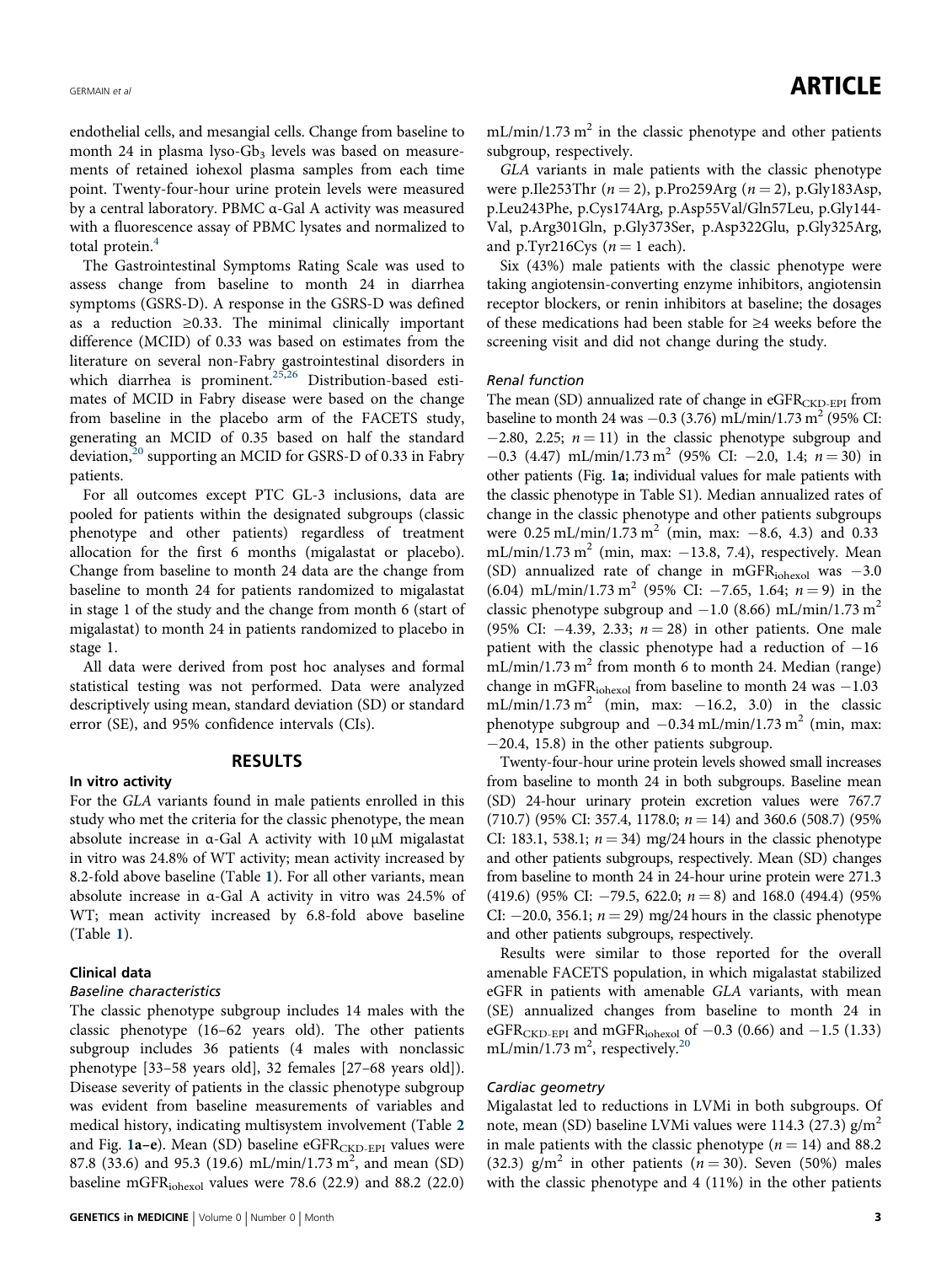<span id="page-3-0"></span>

| Table 1 Effect of migalastat on «-Gal A activity by GLA variant <sup>4</sup> |                                                                               |                                                           |                  |                                 |                |                                 |                    |                           |                               |
|------------------------------------------------------------------------------|-------------------------------------------------------------------------------|-----------------------------------------------------------|------------------|---------------------------------|----------------|---------------------------------|--------------------|---------------------------|-------------------------------|
|                                                                              |                                                                               | Measured in PBMC at<br>(month 0) <sup>a</sup><br>baseline |                  | Measured in HEK-293 cell lysate |                |                                 |                    |                           |                               |
| a-Gal A mutant form                                                          |                                                                               | -Migalastat                                               |                  | Migalastat                      |                | +Migalastat                     |                    | Absolute                  | x-Gal A activity at           |
| Amino acid change                                                            | Nucleotide change                                                             | a-Gal A activity<br>(nmol/mg/h)                           | <b>N %</b>       | a-Gal A activity<br>(nmol/mg/h) | % WT           | a-Gal A activity<br>(nmol/mg/h) | <b>W %</b>         | 10µM (%WT)<br>increase at | 10 µM (fold over<br>baseline) |
|                                                                              | GLA variants in males meeting criteria for the classic phenotype <sup>b</sup> |                                                           |                  |                                 |                |                                 |                    |                           |                               |
| p.Asp55Val/ Gln57Leu                                                         | c.164 A>T; c.170 A>T                                                          | <b>BLQ</b>                                                | 0.2              | 9913                            | $\frac{4}{2}$  | $2526 \pm 287^c$                | S<br>$8.0 \pm 0.5$ | 8.0                       | $\geq$                        |
| p.Gly144Val                                                                  | $C.431$ $G > T$                                                               | 0.05                                                      | 0.2              | $253 \pm 21$                    | $0.8 \pm 0.1$  | $2924 \pm 335^{\circ}$          | $9.2 \pm 1.2$      | 8.4                       | 11.58                         |
| p.Cys174Arg                                                                  | c.520 T>C                                                                     | 0.28                                                      | $\tilde{\omega}$ | $4671 + 270$                    | $14.3 \pm 0.6$ | $16,505 \pm 393^c$              | $51.6 \pm 2.0$     | 37.4                      | 3.53                          |
| p.Gly183Asp                                                                  | c.548 G>A                                                                     | 0.04                                                      | 0.0              | $207 \pm 15$                    | $0.7 \pm 0.1$  | $6074 \pm 212$ <sup>c</sup>     | $19.1 \pm 1.0$     | 18.4                      | 29.31                         |
| p.Tyr216Cys                                                                  | c.647 A>G                                                                     | <b>BLQ</b>                                                | 0.0              | $673 \pm 38$                    | $2.0 \pm 0.1$  | $7003 \pm 305^c$                | $20.7 \pm 0.8$     | 18.7                      | 10.40                         |
| p.Leu243Phe                                                                  | $C.729$ G>C                                                                   | 0.19                                                      | $\overline{1}$   | $2694 \pm 117$                  | $7.9 \pm 0.3$  | $14,370 \pm 618$ <sup>c</sup>   | $42.3 \pm 1.4$     | 34.4                      | 5.33                          |
| p.lle253Thr <sup>c</sup>                                                     | c.758 T>C                                                                     | 0.63/0.58                                                 | 2.9/2.6          | $11,287 \pm 506$                | $38.9 \pm 3.0$ | $23,417 \pm 1077$ <sup>c</sup>  | $80.2 \pm 5.9$     | 41.3                      | 2.07                          |
| p.Pro259Arg                                                                  | $C.776$ $C > G$                                                               | 0.44/0.6                                                  | 3.3/3.1          | 6681 ± 364                      | $23.3 \pm 2.3$ | $17,645 \pm 515^c$              | $60.3 \pm 3.8$     | 37.0                      | 2.64                          |
| p.Arg301Gln                                                                  | <b>C.902 G&gt;A</b>                                                           | 0.42                                                      | 2.5              | $1914 \pm 52$                   | $5.5 \pm 0.2$  | $15,547 \pm 353^c$              | $44.5 \pm 1.0$     | 39.0                      | 8.12                          |
| p.Asp322Glu                                                                  | c.966 C>A                                                                     | 0.2                                                       | 0.9              | $2398 \pm 141$                  | $6.7 \pm 0.2$  | $9554 \pm 667^c$                | $26.8 \pm 1.3$     | 20.0                      | 3.98                          |
| p.Gly325Arg                                                                  | $C.973$ G>C                                                                   | 0.07                                                      | $\overline{0}$ . | $909 \pm 31$                    | $2.6 \pm 0.1$  | $9244 \pm 417^c$                | $26.6 \pm 1.4$     | 24.0                      | 10.17                         |
| p.Gly373Ser                                                                  | $C.1117$ G>A                                                                  | 0.29                                                      | $0.\overline{8}$ | $1544 \pm 69$                   | $4.8 \pm 0.3$  | $5128 \pm 288$                  | $15.7 \pm 0.8$     | 10.9                      | 3.32                          |
|                                                                              | GLA variants in males that did not meet criteria for the classic phenotype    |                                                           |                  |                                 |                |                                 |                    |                           |                               |
| p.Asp33Gly                                                                   | C.98A>G                                                                       | 1.42                                                      | 6.5              | $9913 \pm 600$                  | $29.3 \pm 1.8$ | $24,033 \pm 865$                | $70.6 \pm 2.4$     | 41.3                      | 2.42                          |
| p.Ala156Thr <sup>d</sup>                                                     | c.466 G>A                                                                     | $\frac{1}{2}$                                             | $\lessgtr$       | $907 \pm 31$                    | $2.8 \pm 0.1$  | $7034 \pm 289^{\circ}$          | $21.9 \pm 0.9$     | 19.1                      | 7.75                          |
| p.Asp244Asne                                                                 | $C.730$ G>A                                                                   | $\lessgtr$                                                | $\lessgtr$       | $10,317 \pm 386$                | $30.9 \pm 1.6$ | $16,321 \pm 402^{\circ}$        | $48.7 \pm 1.7$     | 17.8                      | 1.58                          |
| p.Arg356Trp                                                                  | c.1066C>                                                                      | 1.22                                                      | $\overline{1}$ . | $3526 \pm 240$                  | $11.0 \pm 0.7$ | $15,570 \pm 830^c$              | $49.1 \pm 2.6$     | 38.1                      | 4.42                          |
| GLA variant in female                                                        | patients                                                                      |                                                           |                  |                                 |                |                                 |                    |                           |                               |
| p.Leu36Trp                                                                   | c.107T>5                                                                      |                                                           |                  | $241 \pm 19$                    | $0.7 \pm 0.1$  | $5182 + 463^{\circ}$            | $16.6 \pm 2.1$     | 15.9                      | 21.49                         |
| p.Gly85Asp                                                                   | $c.254$ G>A                                                                   |                                                           |                  | $888 \pm 38$                    | $2.7 \pm 0.1$  | $4534 \pm 135^{\circ}$          | $14.3 \pm 0.9$     | 11.6                      | 5.10                          |
| p.Arg112His                                                                  | c.335 G>A                                                                     |                                                           |                  | $845 \pm 39$                    | $2.6 \pm 0.1$  | $5583 \pm 215^{\circ}$          | $17.4 \pm 0.8$     | 14.8                      | 6.61                          |
| p.Met187lle                                                                  | c.561 G>A                                                                     |                                                           |                  | $1775 + 57$                     | $5.1 \pm 0.2$  | $10,824 \pm 555^{\circ}$        | $30.7 \pm 1.1$     | 25.6                      | 6.10                          |
| p.Pro205Thr                                                                  | $c.613$ C>A                                                                   |                                                           |                  | $4802 \pm 230$                  | $14.4 \pm 0.9$ | $16,371 \pm 647^c$              | $48.8 \pm 2.2$     | 34.4                      | 3.41                          |
| p.Gly258Arg                                                                  | c.772 G>C                                                                     |                                                           |                  | $9558 \pm 348$                  | $32.6 \pm 2.1$ | $22,630 \pm 801$ <sup>c</sup>   | $78.1 + 5.8$       | 45.5                      | 2.37                          |
| p.Leu300Pro                                                                  | $C.899$ T>C                                                                   |                                                           |                  | $1277 \pm 38$                   | $3.7 \pm 0.1$  | $13,219 \pm 412^c$              | $37.9 \pm 1.2$     | 34.2                      | 10.35                         |
| p.Pro293Thr                                                                  | <b>C.877 C&gt;A</b>                                                           |                                                           |                  | $229 \pm 20$                    | $0.7 \pm 0.1$  | $4488 \pm 327^c$                | $13.3 \pm 1.1$     | 12.7                      | 19.60                         |
| p.Phe 295Cys                                                                 | C.884T>G                                                                      |                                                           |                  | $1196 \pm 38$                   | $3.4 \pm 0.1$  | $5051 \pm 190^c$                | $14.5 \pm 0.6$     | 11.1                      | 4.22                          |
| p.Gly271Ser; Asp313Tyr                                                       | 79<br>C.937<br>c.811 G>A;                                                     |                                                           |                  | <b>BLQ</b>                      | $\leq$         | $877 \pm 18^c$                  | $3.0 \pm 0.2$      | 3.0                       | $\overline{z}$                |
| p.lle317Thr                                                                  | $C.950$ T>C                                                                   |                                                           |                  | $2298 \pm 338$                  | $6.5 \pm 0.6$  | $7812 \pm 530^{\circ}$          | $23.6 \pm 1.0$     | 17.0                      | 3.40                          |
| p.Asp264Tyr                                                                  | C.790G > T                                                                    |                                                           |                  | $143 \pm 13$                    | $0.5 \pm 0.0$  | $1842 \pm 100^{\circ}$          | $6.2 \pm 0.3$      | 5.7                       | 12.89                         |
| p.Gly260Ala                                                                  | C.779 G G>C                                                                   |                                                           |                  | $2221 \pm 142$                  | $7.5 \pm 0.6$  | $10,749 \pm 403$ <sup>c</sup>   | $37.4 \pm 3.1$     | 29.9                      | 4.84                          |
| p.Met284Thr                                                                  | $C.851$ T>C                                                                   |                                                           |                  | $606 \pm 40$                    | $1.7 \pm 0.1$  | $5050 \pm 268^{\circ}$          | $14.3 \pm 0.6$     | 12.6                      | 8.33                          |
| p.Gly183Asp                                                                  | c.548 G>A                                                                     |                                                           |                  | $207 \pm 15$                    | $0.7 \pm 0.1$  | $6074 \pm 212$ <sup>c</sup>     | $19.1 \pm 1.0$     | 18.4                      | 29.31                         |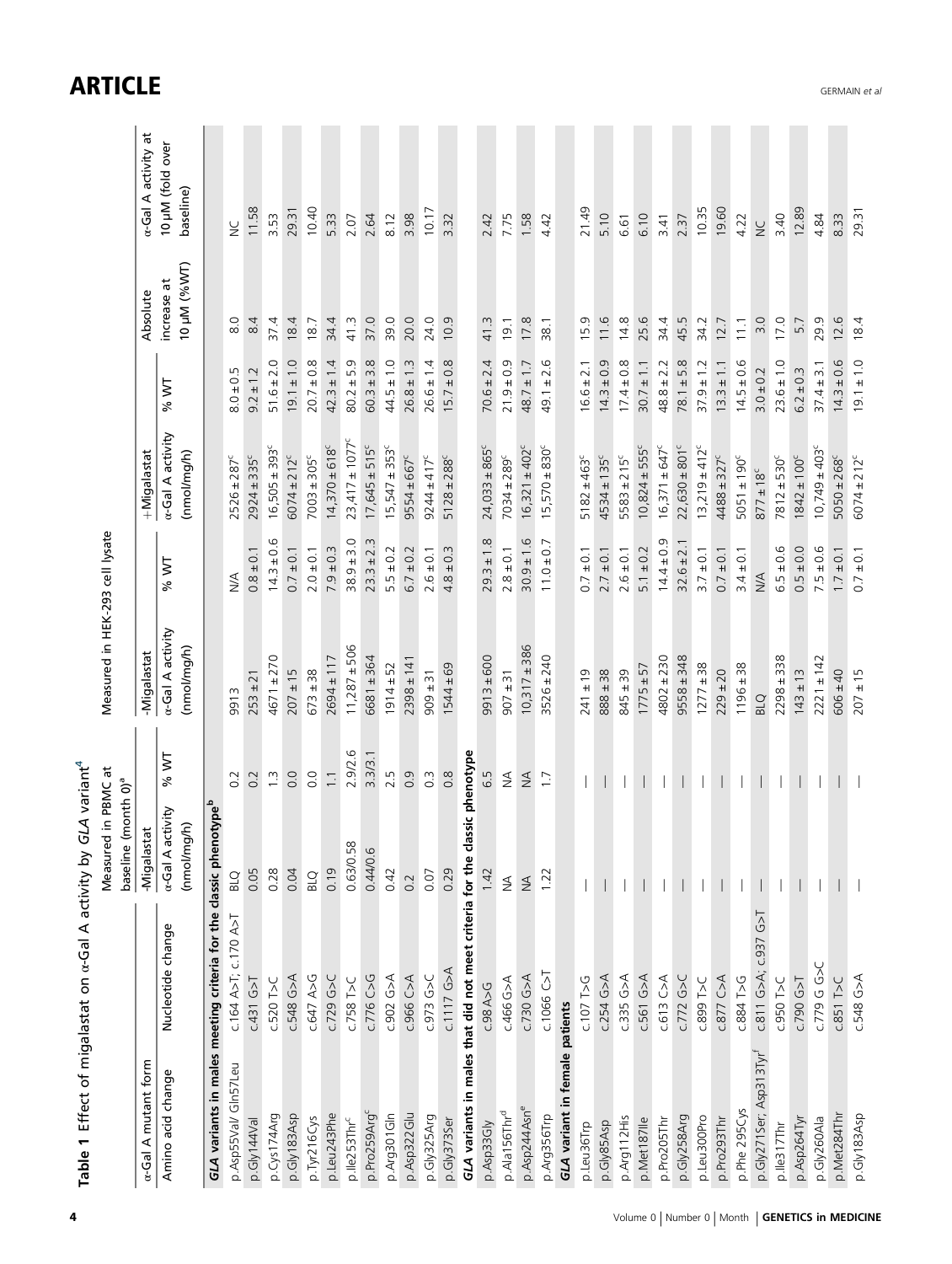| Table 1 continued                                                                               |                                                                                                                                                                                                                                                                                                                                                                                                                                                                                                                                                                                                                                                                                                                                                                                                                                                                                                                                                                                                                                                                                                                                                                                                                                                                                                                                                                                                                                                                                                                                                                                                                                                                                                                                                                                                                        |                                                           |                             |                                 |                |                                 |                |                            |                               |
|-------------------------------------------------------------------------------------------------|------------------------------------------------------------------------------------------------------------------------------------------------------------------------------------------------------------------------------------------------------------------------------------------------------------------------------------------------------------------------------------------------------------------------------------------------------------------------------------------------------------------------------------------------------------------------------------------------------------------------------------------------------------------------------------------------------------------------------------------------------------------------------------------------------------------------------------------------------------------------------------------------------------------------------------------------------------------------------------------------------------------------------------------------------------------------------------------------------------------------------------------------------------------------------------------------------------------------------------------------------------------------------------------------------------------------------------------------------------------------------------------------------------------------------------------------------------------------------------------------------------------------------------------------------------------------------------------------------------------------------------------------------------------------------------------------------------------------------------------------------------------------------------------------------------------------|-----------------------------------------------------------|-----------------------------|---------------------------------|----------------|---------------------------------|----------------|----------------------------|-------------------------------|
|                                                                                                 |                                                                                                                                                                                                                                                                                                                                                                                                                                                                                                                                                                                                                                                                                                                                                                                                                                                                                                                                                                                                                                                                                                                                                                                                                                                                                                                                                                                                                                                                                                                                                                                                                                                                                                                                                                                                                        | Measured in PBMC at<br>(morth 0) <sup>a</sup><br>baseline |                             | Measured in HEK-293 cell lysate |                |                                 |                |                            |                               |
| a-Gal A mutant form                                                                             |                                                                                                                                                                                                                                                                                                                                                                                                                                                                                                                                                                                                                                                                                                                                                                                                                                                                                                                                                                                                                                                                                                                                                                                                                                                                                                                                                                                                                                                                                                                                                                                                                                                                                                                                                                                                                        | -Migalastat                                               |                             | -Migalastat                     |                | +Migalastat                     |                | Absolute                   | a-Gal A activity at           |
| Amino acid change                                                                               | Nucleotide change                                                                                                                                                                                                                                                                                                                                                                                                                                                                                                                                                                                                                                                                                                                                                                                                                                                                                                                                                                                                                                                                                                                                                                                                                                                                                                                                                                                                                                                                                                                                                                                                                                                                                                                                                                                                      | a-Gal A activity<br>(nmol/mg/h)                           | % WT                        | a-Gal A activity<br>(nmol/mg/h) | % WT           | a-Gal A activity<br>(nmol/mg/h) | % WT           | 10 µM (%WT)<br>increase at | 10 µM (fold over<br>baseline) |
| p.Arg301Gln                                                                                     | <b>C.902 G&gt;A</b>                                                                                                                                                                                                                                                                                                                                                                                                                                                                                                                                                                                                                                                                                                                                                                                                                                                                                                                                                                                                                                                                                                                                                                                                                                                                                                                                                                                                                                                                                                                                                                                                                                                                                                                                                                                                    | $\overline{\phantom{a}}$                                  | $\overline{\phantom{a}}$    | $1914 + 52$                     | $5.5 \pm 0.2$  | $15,547 \pm 353^c$              | $44.5 \pm 1.0$ | 39.0                       | 8.12                          |
| p.lle253Thr                                                                                     | $c.758$ T>C                                                                                                                                                                                                                                                                                                                                                                                                                                                                                                                                                                                                                                                                                                                                                                                                                                                                                                                                                                                                                                                                                                                                                                                                                                                                                                                                                                                                                                                                                                                                                                                                                                                                                                                                                                                                            | I                                                         | I                           | $11,287 \pm 506$                | $38.9 \pm 3.0$ | $23,417 \pm 1077^c$             | $80.2 \pm 5.9$ | 41.3                       | 2.07                          |
| p.Asp322Glu                                                                                     | <b>C.966 C&gt;A</b>                                                                                                                                                                                                                                                                                                                                                                                                                                                                                                                                                                                                                                                                                                                                                                                                                                                                                                                                                                                                                                                                                                                                                                                                                                                                                                                                                                                                                                                                                                                                                                                                                                                                                                                                                                                                    | $\overline{\phantom{a}}$                                  | $\overline{\phantom{a}}$    | $2398 \pm 141$                  | $6.7 \pm 0.2$  | $9554 \pm 667^c$                | $26.8 \pm 1.3$ | 20.0                       | 3.98                          |
| p.lle270Thr                                                                                     | $C.809$ T>C                                                                                                                                                                                                                                                                                                                                                                                                                                                                                                                                                                                                                                                                                                                                                                                                                                                                                                                                                                                                                                                                                                                                                                                                                                                                                                                                                                                                                                                                                                                                                                                                                                                                                                                                                                                                            | I                                                         | I                           | $1846 \pm 119$                  | $6.3 \pm 0.5$  | $12,416 \pm 377$ <sup>c</sup>   | $42.8 \pm 3.0$ | 36.5                       | 6.73                          |
| p.Gly325Arg                                                                                     | C.973 G>C                                                                                                                                                                                                                                                                                                                                                                                                                                                                                                                                                                                                                                                                                                                                                                                                                                                                                                                                                                                                                                                                                                                                                                                                                                                                                                                                                                                                                                                                                                                                                                                                                                                                                                                                                                                                              |                                                           |                             | $909 \pm 31$                    | $2.6 \pm 0.1$  | $9244 \pm 417^c$                | $26.6 \pm 1.4$ | 24.0                       | 10.17                         |
| p.Tyr216Cys                                                                                     | <b>C.647 A&gt;G</b>                                                                                                                                                                                                                                                                                                                                                                                                                                                                                                                                                                                                                                                                                                                                                                                                                                                                                                                                                                                                                                                                                                                                                                                                                                                                                                                                                                                                                                                                                                                                                                                                                                                                                                                                                                                                    |                                                           |                             | $673 \pm 38$                    | $2.0 \pm 0.1$  | $7003 \pm 305^{\circ}$          | $20.7 \pm 0.8$ | 18.7                       | 10.40                         |
| p.Pro259Arg                                                                                     | C.776 C>G                                                                                                                                                                                                                                                                                                                                                                                                                                                                                                                                                                                                                                                                                                                                                                                                                                                                                                                                                                                                                                                                                                                                                                                                                                                                                                                                                                                                                                                                                                                                                                                                                                                                                                                                                                                                              | $\overline{\phantom{a}}$                                  | $\overline{\phantom{a}}$    | 6681±364                        | $23.3 \pm 2.3$ | $17,645 \pm 515^{\circ}$        | $60.3 + 3.8$   | 37.0                       | 2.64                          |
| p.Met284Thr                                                                                     | $C.851$ T>C                                                                                                                                                                                                                                                                                                                                                                                                                                                                                                                                                                                                                                                                                                                                                                                                                                                                                                                                                                                                                                                                                                                                                                                                                                                                                                                                                                                                                                                                                                                                                                                                                                                                                                                                                                                                            | $\overline{\phantom{a}}$                                  | $\overline{\phantom{a}}$    | $606 \pm 40$                    | $1.7 \pm 0.1$  | $5050 \pm 268$ <sup>c</sup>     | $14.3 \pm 0.6$ | 12.6                       | 8.33                          |
| p.Gly258Arg                                                                                     | $C$ 772 G>C                                                                                                                                                                                                                                                                                                                                                                                                                                                                                                                                                                                                                                                                                                                                                                                                                                                                                                                                                                                                                                                                                                                                                                                                                                                                                                                                                                                                                                                                                                                                                                                                                                                                                                                                                                                                            | $\overline{\phantom{a}}$                                  | $\overline{\phantom{a}}$    | $9558 \pm 348$                  | $32.6 \pm 2.1$ | $22,630 \pm 801^c$              | $78.1 + 5.8$   | 45.5                       | 2.37                          |
| <sup>a</sup> PBMC data are only shown for male patients.<br>ten method validation experiments). | a-Gal A activity at 10 µM (fold over baseline) = a-Gal A activity in mutant-transfected cell lysate with 10 µM migalastat / a-Gal A activity in mutant-transfected cell lysate without migalastat. Statistically significant d<br>This table lists the unique GLA variants occurring in the different patient subgroups, with some variants found in ≥1 patient; therefore, the numbers of variants do not necessarily reflect patient numbers. These data have<br>Absolute increase at 10 µM (%WT) = the percentage of wild-type &-Gal A activity with 10 µM migalastat) minus the baseline (-Migalastat) percentage of wild-type &-Gal A activity. BLQ indicates that the<br>mean of $n=20$ ) was below the limit of quantification (nmol/mg/n; value is equal to 3 'standard deviation of the pcDNA activity in nmol/mg/n after vector subtraction across 128 samples assayed in<br>been previously published by Benjamin et al. <sup>4</sup> Data on the variant relevant to the current paper have been collated from Table 15 (HEK-293) and Table 45 (PBMC) of the Supplementary Material from Benjamin et al. Data<br>are expressed as the mean +SEM of 20 data points: mutant or-Gal A activity is expressed as a percentage of the or-Gal A activity measured in WT cell lysates incubated without migalastat (-Migalastat) assayed in parallel.<br>a-Gal A α-galactosidase A, BLQ below the limit of quantification (<142 nmol/mg/h), MA not assessed, NC not calculable, PBMC peripheral blood mononuclear cells, WT wild-type.<br>ences in $\alpha$ -Gal A activity without migalastat ( $n = 20$ ) versus with 10 µM migalastat ( $n = 20$ ) were determined using a one-tailed Mann-Whitney U nonparametric test:<br><sup>D</sup> Criteria for the classic phenotype: male, PBMC a-Gal A activity <3% of |                                                           | normal, multiorgan disease. |                                 |                |                                 |                |                            |                               |

cα-Gal A mutant forms that show a statistically significant increase in α-Gal A activity after incubation with 10 μM migalastat. P < 0.001.

dTwo male patients with the classic phenotype included in the FACETS trial had this variant.

- Criteria for the classic prieting per malle, Pavily Care in a critical controlly into the multiplation with 10 pM migalastat. P< 0.001.<br>"GGal A mutant forms that show a statsically signifiercase in α-Gal A activity after eThe PBMC α-Gal A value at baseline from one male patient (p.A156T) was implausible because it was higher than any baseline value from all other male patients in the study (in fact, the baseline value is within the typifThe PBMC α-Gal A value at baseline was missing for one male patient (p.D244N) treated with migalastat in stage 1 and stage 2. Therefore, this patient was excluded from this analysis and is not represented in this table. cal range of baseline values from female patients in AT1001-011), and it was higher than any one of this male's other visits. Therefore, this patient was excluded from this analysis and is not represented in this table. gVariant not reported as Fabry disease–associated.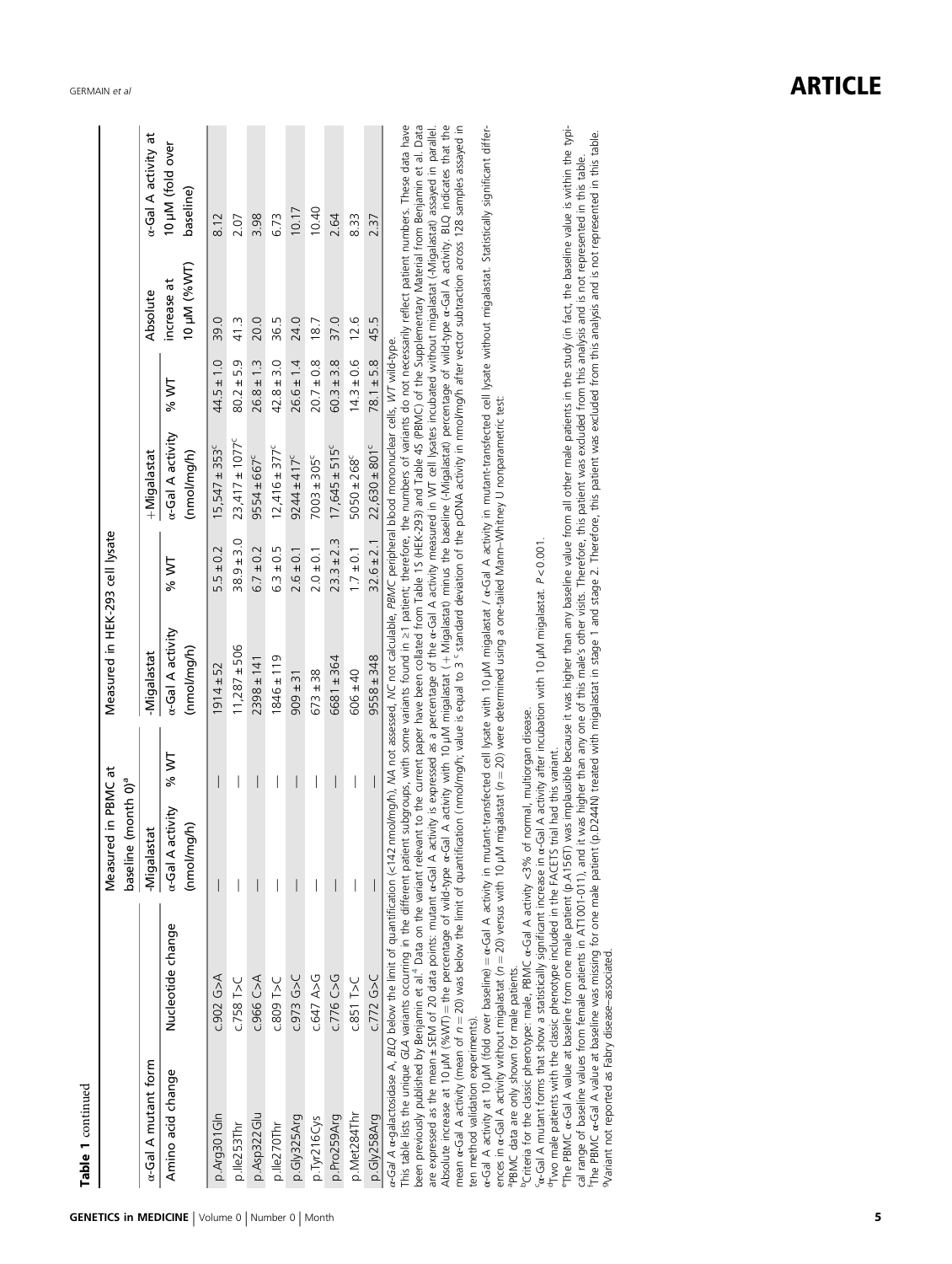<span id="page-5-0"></span>

| Table 2 Baseline characteristics of male patients wit                                                                                                                                                                                                                                                                                                                                                                                                                                                                                                                                                                              |                | Male patients with the     |               | h the classic phenotype<br>assic phenotype |                  |                            |                |                |                          |                                                                                                                                     |                |                            |                            |               |
|------------------------------------------------------------------------------------------------------------------------------------------------------------------------------------------------------------------------------------------------------------------------------------------------------------------------------------------------------------------------------------------------------------------------------------------------------------------------------------------------------------------------------------------------------------------------------------------------------------------------------------|----------------|----------------------------|---------------|--------------------------------------------|------------------|----------------------------|----------------|----------------|--------------------------|-------------------------------------------------------------------------------------------------------------------------------------|----------------|----------------------------|----------------------------|---------------|
|                                                                                                                                                                                                                                                                                                                                                                                                                                                                                                                                                                                                                                    |                | $\sim$                     | m             | 4                                          | m                | $\circ$                    | $\overline{ }$ | $\infty$       | თ                        | $\overline{c}$                                                                                                                      | $\overline{1}$ | 12                         | $\tilde{c}$                | $\ddot{4}$    |
| Variant (amino acid change)                                                                                                                                                                                                                                                                                                                                                                                                                                                                                                                                                                                                        | 1253T<br>غ     | p.<br>I253T                | C174R<br>غ    | G144V<br>ö.                                | D322E<br>c.      | G325R<br>ó.                | Y216C<br>o.    | G183D<br>ó.    | L243F<br>d.              | p.D55V; p.Q57L                                                                                                                      | R301Q<br>غ     | G373S<br>ó.                | p.<br>P259R                | p.<br>P259R   |
| <b>Baseline information</b>                                                                                                                                                                                                                                                                                                                                                                                                                                                                                                                                                                                                        |                |                            |               |                                            |                  |                            |                |                |                          |                                                                                                                                     |                |                            |                            |               |
| Age (years)                                                                                                                                                                                                                                                                                                                                                                                                                                                                                                                                                                                                                        | 62             | 61                         | 27            | 35                                         | 60               | $\frac{0}{1}$              | 34             | 35             | 45                       | 25                                                                                                                                  | 95             | $\frac{8}{3}$              | 45                         | 45            |
| Weight (kg)                                                                                                                                                                                                                                                                                                                                                                                                                                                                                                                                                                                                                        | $\overline{7}$ | 58                         | 92.7          | 66.5                                       | 97.07            | $\mathcal{Q}$              | 90.5           | $\overline{C}$ | 67                       | 100.6                                                                                                                               | 77.6           | Ņ<br>$\frac{1}{11}$        | œ<br>101                   | 62.7          |
| Time since Fabry diagnosis (years)                                                                                                                                                                                                                                                                                                                                                                                                                                                                                                                                                                                                 | 4.6            | $0.\overline{3}$           | 2.6           | 13.4                                       | 2.4              | 0.4                        | 6.2            | 23.9           | $\overline{9}$ .         | 2.6                                                                                                                                 | 0.6            | 0.5                        | 9.9                        | 8.9           |
| Previous use of ERT                                                                                                                                                                                                                                                                                                                                                                                                                                                                                                                                                                                                                | Yes            | $\frac{1}{2}$              | $\frac{1}{2}$ | $\frac{1}{2}$                              | $\frac{1}{2}$    | $\frac{1}{2}$              | Yes            | Yes            | Yes                      | $\frac{1}{2}$                                                                                                                       | $\frac{1}{2}$  | $\frac{1}{2}$              | Yes                        | Yes           |
| Blood pressure (SBP/DBP, mm Hg)                                                                                                                                                                                                                                                                                                                                                                                                                                                                                                                                                                                                    | 120/80         | $\leq$                     | 120/70        | 110/63                                     | 136/84           | 130/70                     | 130/90         | 125/62         | 117/63                   | 137/96                                                                                                                              | 122/94         | 119/66                     | 140/80                     | 110/70        |
| Urine protein (mg/24 hours)                                                                                                                                                                                                                                                                                                                                                                                                                                                                                                                                                                                                        | 331            | 1900                       | 1584          | 240                                        | 918              | 242                        | 400            | 150            | 161                      | 198                                                                                                                                 | 2351           | 602                        | 335                        | 1909          |
| eGFR <sub>CKD-EPI</sub> (mL/min/1.73 m <sup>2</sup> )                                                                                                                                                                                                                                                                                                                                                                                                                                                                                                                                                                              | 86.78          | 53.79                      | 44.12         | 104.9                                      | 41.36            | 151.35                     | 119.22         | 109.68         | 102.24                   | 98.08                                                                                                                               | 55.71          | 64.55                      | 105.36                     | 86.34         |
| LVMi $(g/m2)$                                                                                                                                                                                                                                                                                                                                                                                                                                                                                                                                                                                                                      | 176.18         | 142.78                     | 77.36         | 114.93                                     | 140.79           | 77.86                      | 102.06         | 101.77         | 105.02                   | 83.42                                                                                                                               | 137.47         | 121.68                     | 115.86                     | 105.77        |
| Urine GL-3 (ng/mg creatinine)                                                                                                                                                                                                                                                                                                                                                                                                                                                                                                                                                                                                      | 1975           | 4063.6                     | 1090          | 2176.2                                     | 4163.6           | 2119.2                     | 3418.9         | 641.4          | 4196.6                   | 750.9                                                                                                                               | 1002.4         | 847.6                      | 2548.6                     | 5245.9        |
| Plasma lyso-Gb3 (nmol/L)                                                                                                                                                                                                                                                                                                                                                                                                                                                                                                                                                                                                           | $\frac{4}{2}$  | $\frac{1}{2}$              | ₹             | 119.7                                      | 81.7             | $\frac{1}{2}$              | 128            | $\frac{4}{2}$  | 109                      | 92.2                                                                                                                                | $\lessgtr$     | $\lessgtr$                 | 113.3                      | 53.3          |
| GSRS-D                                                                                                                                                                                                                                                                                                                                                                                                                                                                                                                                                                                                                             |                |                            |               | 4                                          | $\sim$           | 4.7                        | $\frac{3}{2}$  |                |                          | 2.7                                                                                                                                 |                | $3.\overline{3}$           | 4                          | $\circ$       |
| WBC α-Gal A activity (4 MU/h/mg)                                                                                                                                                                                                                                                                                                                                                                                                                                                                                                                                                                                                   | 0.63           | 0.58                       | 0.28          | 0.05                                       | $0.\overline{2}$ | 0.07                       | <b>BLQ</b>     | 0.04           | 0.19                     | <b>BLQ</b>                                                                                                                          | 0.42           | 0.29                       | 0.6                        | 0.44          |
| Use of ACEI/ARB/RI                                                                                                                                                                                                                                                                                                                                                                                                                                                                                                                                                                                                                 | Yes            | $\frac{1}{2}$              | Yes           | $\frac{1}{2}$                              | $\frac{1}{2}$    | $\frac{1}{2}$              | $\frac{1}{2}$  | Yes            | Yes                      | $\frac{1}{2}$                                                                                                                       | Yes            | Yes                        | $\frac{1}{2}$              | $\frac{1}{2}$ |
| Medical history <sup>a</sup>                                                                                                                                                                                                                                                                                                                                                                                                                                                                                                                                                                                                       |                |                            |               |                                            |                  |                            |                |                |                          |                                                                                                                                     |                |                            |                            |               |
| Acroparesthesia                                                                                                                                                                                                                                                                                                                                                                                                                                                                                                                                                                                                                    | $\frac{1}{2}$  | $\frac{1}{2}$              | $\geq$        | Yes                                        | $\frac{1}{2}$    | $\geq$                     | $\frac{1}{2}$  | Yes            | Yes                      | $\geq$                                                                                                                              | $\frac{1}{2}$  | $\frac{1}{2}$              | $\frac{1}{2}$              | $\frac{1}{2}$ |
| Angiokeratoma                                                                                                                                                                                                                                                                                                                                                                                                                                                                                                                                                                                                                      | $\frac{1}{2}$  | $\stackrel{\circ}{\geq}$   | $\geq$        | $\stackrel{\circ}{\geq}$                   | Yes              | $\stackrel{\circ}{\geq}$   | Yes            | Yes            | Yes                      | Yes                                                                                                                                 | $\frac{1}{2}$  | Yes                        | Yes                        | Yes           |
| Cornea verticillata                                                                                                                                                                                                                                                                                                                                                                                                                                                                                                                                                                                                                | $\frac{1}{2}$  | $\gtrsim$                  | $\geq$        | $\frac{0}{2}$                              | $\frac{1}{2}$    | $\gtrsim$                  | $\gtrsim$      | $\frac{1}{2}$  | Yes                      | $\geq$                                                                                                                              | $\frac{1}{2}$  | $\frac{1}{2}$              | $\frac{1}{2}$              | $\frac{1}{2}$ |
| Cardiac eventb                                                                                                                                                                                                                                                                                                                                                                                                                                                                                                                                                                                                                     | Yes            | $\stackrel{\circ}{\geq}$   | Yes           | Yes                                        | Yes              | $\frac{1}{2}$              | $\geq$         | Yes            | Yes                      | Yes                                                                                                                                 | Yes            | Yes                        | Yes                        | Yes           |
| TIA/stroke event                                                                                                                                                                                                                                                                                                                                                                                                                                                                                                                                                                                                                   | Yes            | $\frac{\circ}{\circ}$      | $\frac{1}{2}$ | $\frac{1}{2}$                              | Yes              | $\frac{1}{2}$              | $\frac{1}{2}$  | $\frac{1}{2}$  | $\frac{1}{2}$            | $\frac{1}{2}$                                                                                                                       | $\frac{1}{2}$  | $\frac{1}{2}$              | $\frac{1}{2}$              | Yes           |
| Hearing loss                                                                                                                                                                                                                                                                                                                                                                                                                                                                                                                                                                                                                       | Yes            | $\stackrel{\circ}{\simeq}$ | $\geq$        | Yes                                        | Yes              | $\stackrel{\circ}{\simeq}$ | $\geq$         | Yes            | Yes                      | $\geq$                                                                                                                              | $\geq$         | $\stackrel{\circ}{\simeq}$ | $\stackrel{\circ}{\simeq}$ | Yes           |
| Hypertension                                                                                                                                                                                                                                                                                                                                                                                                                                                                                                                                                                                                                       | $\frac{1}{2}$  | $\frac{\circ}{\circ}$      | Yes           | $\frac{1}{2}$                              | Yes              | $\frac{1}{2}$              | $\geq$         | $\frac{1}{2}$  | $\frac{1}{2}$            | $\gtrless$                                                                                                                          | $\gtrsim$      | Yes                        | $\frac{1}{2}$              | $\geq$        |
| Hypohidrosis                                                                                                                                                                                                                                                                                                                                                                                                                                                                                                                                                                                                                       | $\frac{1}{2}$  | $\frac{\circ}{\circ}$      | $\frac{1}{2}$ | Yes                                        | $\frac{1}{2}$    | Yes                        | Yes            | Yes            | $\stackrel{\circ}{\geq}$ | Yes                                                                                                                                 | $\frac{1}{2}$  | $\frac{1}{2}$              | $\frac{1}{2}$              | $\frac{1}{2}$ |
| GI symptoms <sup>c</sup>                                                                                                                                                                                                                                                                                                                                                                                                                                                                                                                                                                                                           | $\frac{1}{2}$  | $\frac{1}{2}$              | Yes           | Yes                                        | Yes              | Yes                        | Yes            | $\frac{1}{2}$  | $\frac{1}{2}$            | Yes                                                                                                                                 | Yes            | Yes                        | $\frac{1}{2}$              | Yes           |
| ACE angiotensin-converting-enzyme inhibitor, ARB angiotensin II receptor blocker, BLO below the limit of quantification, DBP diastolic blood pressure, eGFR <sub>CKD-EP</sub> estimated glomerular filtration rate using the Chronic Kid<br>a "Yes" indicates reported and "No" indicates not reported. However, medical history may not have been completely reported; therefore, "No" does not necessarily indicate absence of the complication<br>RI renin inhibitor, SBP systolic blood pressure, TIA transient ischemic attack, IVBC white blood cell<br>ney Disease Epidemiology Collaboration equation, ERT enzyme replacem |                |                            |               | $\widetilde{\sigma}$<br>ent therapy,       |                  |                            |                |                |                          | gastrointestinal, GSRS-D Gastrointestinal Symptom Rating Scale diarrhea domain, LVM/i left ventricular mass index, NA not assessed, |                |                            |                            |               |

6 Volume 0 | Number 0 | Month | GENETICS in MEDICINE

Cardiac events include left ventricular hypertrophy, heart failure, heart valve requrgitation, myocardial infarction, bradycardia, right bundle branch block, atrial fibrillation, and tachycardia.

cGI symptoms include diarrhea, nausea, vomiting, gastroesophageal reflux disease, and abdominal pain/distension.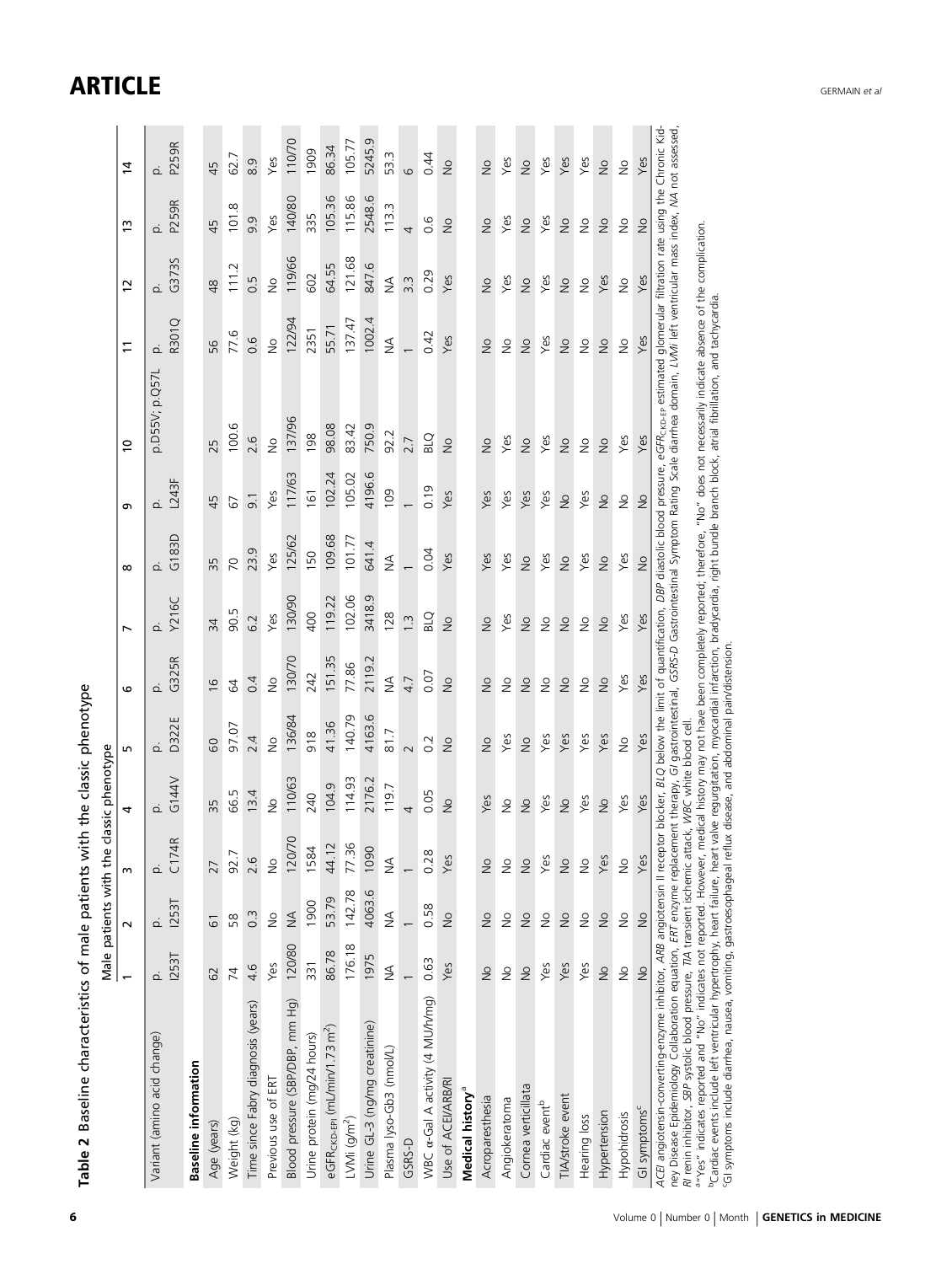<span id="page-6-0"></span>

Fig. 1 Measurements of disease severity and treatment effect in the classic phenotype and other patient subgroups. (a) Mean annualized rate of change in estimated glomerular filtration rate (eGFR) and measured glomerular filtration rate (mGFR) from baseline to month 24. (b) Mean change in LVMi from baseline to month 24. (c) Mean change in GSRS-D from baseline to month 24. (d) Mean change from baseline to month 12 in average number of GL-3 inclusions per peritubular capillary. Within each subgroup, patients are grouped according to treatment allocation (migalastat to migalastat or placebo to migalastat). (e) Mean change from baseline to month 24 in plasma lyso-Gb<sub>3</sub>. <sup>a</sup>Group is comprised of patients who switched from placebo to migalastat at month 6. <sup>b</sup>Data are mean (SD) number of GL-3 inclusions per peritubular capillary at month 6 (i.e., after 6 months of placebo treatment). The upper cutoff value for normal plasma lyso-Gb3 level is 2.4 nmol/L.<sup>[38](#page-10-0)</sup> eGFR<sub>CKD-EPI</sub> estimated glomerular filtration rate using the Chronic Kidney Disease Epidemiology Collaboration equation, GL-3 globotriaosylceramide, GSRS-D Gastrointestinal Symptoms Rating Scale diarrhea subscale, LVMi left ventricular mass index, lyso-Gb<sub>3</sub> plasma globotriaosylsphingosine, mGFR<sub>iohexol</sub> glomerular filtration rate measured using iohexol clearance.

subgroup had left ventricular hypertrophy (LVH;  $>115$  g/m<sup>2</sup> for males;  $>95 \frac{g}{m^2}$  for females) at baseline. Mean (SD) change from baseline to month 24 in LVMi was −16.7 (18.64) g/m<sup>2</sup> (95% CI: −31.1, −2.4; *n* = 9) in males with the classic phenotype and  $-3.2$  (18.66) g/m<sup>2</sup> (95% CI:  $-12.5$ , 6.1; n = 18) in other patients (Fig. 1b; individual values for male patients with the classic phenotype in Table S1).

By contrast, LVMi change in the overall migalastat-treated amenable population in FACETS was  $-7.7$  g/m<sup>2</sup> (95% CI:  $-15.4$ ,  $-0.01$ ;  $n = 27$ ) after 18–24 months of treatment with migalastat, with larger decreases in the subgroup of patients with LVH  $(-18.6 \text{ g/m}^2 \text{ [95\% CI: } -38.2, 1.0]$ ; -11.5%;  $n = 8$ )  $(ref. 20)$  $(ref. 20)$  $(ref. 20)$ .

#### Gastrointestinal signs and symptoms

Mean (SD) GSRS-D scores at baseline were 2.4 (1.69;  $n = 14$ ) in the classic phenotype subgroup and 2.1 (1.49;  $n = 36$ ) in the other patients subgroup. Eight (57%) male patients with

the classic phenotype had diarrhea symptoms at baseline (GSRS-D score  $\geq$ 1). In the classic phenotype subgroup, 6 months of treatment (stage 1) with migalastat improved (reduced) scores in GSRS-D (mean [SD] change from baseline  $-0.3$  [0.77]; 95% CI: –1.0, 0.4;  $n = 7$ ), whereas patients treated with placebo had a small increase  $(0.2 \; [0.46]; 95\% \; \text{CI: } -0.2,$ 0.7;  $n = 7$ ).

Male patients with the classic phenotype benefited from continuing treatment with migalastat or by switching from placebo to migalastat. By 24 months, the mean (SD) change from baseline in diarrhea symptoms was  $-0.9$  (1.66;  $n = 10$ ) (Fig. 1c; individual values in Table S1). Seven of the 8 (88%) males with the classic phenotype that had diarrhea symptoms at baseline achieved an MCID reduction of 0.33 in GSRS-D. The corresponding change in other patients was  $-0.5$  (1.01; *n*  $= 31$ ) at month 24.

These results are similar to those of the overall amenable FACETS population, in which patients with amenable GLA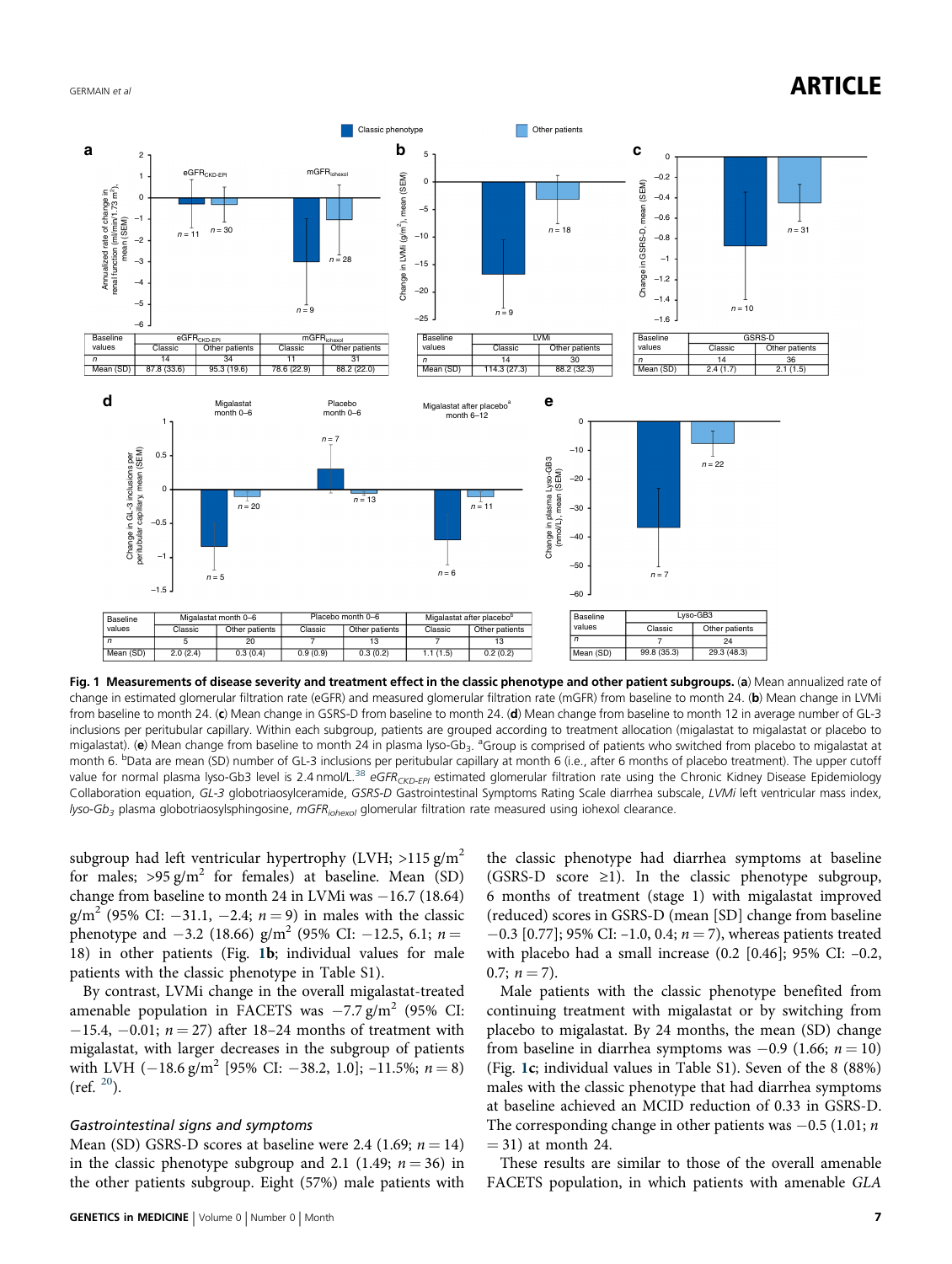variants treated with migalastat had mean changes in GSRS-D of  $-0.3$  (versus 0.2 in the placebo group) at month 6 and  $-0.5$ (95% CI:  $-0.9$ ,  $-0.1$ ) at month 24 (ref.  $^{20}$  $^{20}$  $^{20}$ ).

# PTC GL-3 inclusions

During the first 6 months of the study, the mean (SD) number of GL-3 inclusions per PTC decreased from baseline in males with the classic phenotype treated with migalastat  $(-0.8)$ [−0.78]; 95% CI: −[1](#page-6-0).8, 0.1; *n* = 5) (Fig. 1**d**; individual values in Table S1). Conversely, PTC GL-3 inclusions increased (mean [SD], 0.3 [0.94]; 95% CI: -0.6, 1.2;  $n = 7$ ) during that period in those receiving placebo. Upon switching from placebo to migalastat at month 6, PTC GL-3 inclusions decreased by a mean (SD) of  $-0.7$  (0.91) (95% CI:  $-1.7$ , 0.2;  $n = 6$ ) over the next 6 months in these patients. These results mirror those reported for the overall amenable FACETS population, in which PTC GL-3 inclusions decreased over 6 months of migalastat treatment (mean [SE],  $-0.25$  [0.10];  $n = 25$ ) and increased (mean [SE], 0.07 [0.13];  $n = 20$ ) over 6 months of placebo treatment.<sup>[20](#page-10-0)</sup> In the overall amenable FACETS population, a subsequent mean (SE) decrease in mean GL-3 inclusions per PTC of  $-0.33$  (0.15;  $n = 17$ ) was seen following switch from placebo to migalastat at month 6.

Decreases in mean (SD) number of PTC GL-3 inclusions were seen in other patients whether treated with migalastat from month 0 to 6 (−0.1 [0.30]; 95% CI: −0.2, 0.0;  $n = 20$ ) or switched from placebo to migalastat at month 6 (change from month 6 to 12; -0.1 [0.24]; 95% CI: -0.3, 0.1;  $n = 11$ ] (Fig. [1](#page-6-0)d). A small decrease was also noted in other patients treated with placebo from month 0 to 6  $(-0.05 \; [0.10]; 95\%)$ CI:  $-0.1$ , 0.0;  $n = 13$ ). Overall, the decreases in the other patients subgroup were small, likely due to low baseline levels; however, the magnitude of change with migalastat was twice that of placebo.

### GL-3 in glomerular cells

On the basis of qualitative assessments of kidney biopsy samples, patients in the classic phenotype subgroup had either a reduction or no change in GL-3 inclusions in glomerular endothelial cells (3/9 decreased, 6/9 had no change), mesangial cells (3/9 decreased, 6/9 had no change), and podocytes (9/9 had no change) at month 12 compared with baseline or month 6 (for patients switched from placebo to migalastat). No patient showed increase in GL-3 in these cell types after 6–12 months of migalastat treatment (Table S2).

A substantial portion of patients in the other patients subgroup had a reduction in GL-3 in glomerular cells, including mesangial cells (14/31), endothelial cells (8/31), and podocytes (6/31) at month 12. One patient had an increase in GL-3 in mesangial cells. The remaining patients experienced no change in GL-3 inclusions in these cells after 6–12 months of migalastat treatment.

### Plasma lyso-G $b_3$

Migalastat was associated with a reduction in plasma lyso- $Gb<sub>3</sub>$ in both subgroups, with a considerable reduction observed in the classic phenotype subgroup. The average (SD) change from baseline to month 24 in plasma lyso-Gb<sub>3</sub> was  $-36.8$ (35.78) nmol/L (95% CI:  $-69.9, -3.7; n = 7$ ) for males with the classic phenotype and  $-7.66$  (20.27) nmol/L (95% CI:  $-16.6$ , 1.3;  $n = 22$ ) for other patients (Fig. [1e](#page-6-0); individual values in Table S1). Notably, mean (SD) baseline lyso-Gb<sub>3</sub> levels were 99.8 (35.28;  $n = 7$ ) nmol/L in the classic phenotype subgroup versus 29.3 (48.32;  $n = 24$ ) nmol/L in the other patients subgroup.

### PBMC  $\alpha$ -Gal A activity

Within the classic phenotype subgroup, 6 months of randomized treatment with migalastat led to a mean (SD) increase in PBMC α-Gal A activity of 2.2 (3.0) 4 MU/h/mg (95% CI:  $-0.5$ , 5.0;  $n = 7$ ), whereas treatment with placebo led to a substantially smaller increase (0.1 [0.1] 4 MU/h/mg; 95% CI: 0.0, 0.2;  $n = 7$ ). Increase in PBMC  $\alpha$ -Gal A activity was sustained during open-label migalastat; mean (SD) change from baseline to month 24 was 2.6 (2.3) 4 MU/h/ mg (95% CI: 0.8, 4.4;  $n = 9$ ). Changes in PBMC  $\alpha$ -Gal A activity appeared to be more variable in the other patients subgroup due to the small number of male patients; mean (SD) change from baseline to month 24 was 2.7 (9.8) 4 MU/h/mg (95% CI:-21.7, 27.1;  $n = 3$ ).

### Adverse events

The most frequently reported adverse event that occurred during migalastat treatment was headache in both the classic phenotype (4/14 [29%]) and other patients (15/36 [42%]) subgroups. The other patients subgroup did not report any other adverse events that occurred in ≥20% of patients, whereas diarrhea, procedure pain, and vertigo were reported in ≥20% of patients in the classic phenotype subgroup (Table S3).

### **DISCUSSION**

Fabry disease is associated with a wide spectrum of disease progression and clinical phenotypes, ranging from the most severe, classic phenotype to an asymptomatic phenotype in a subset of female patients.<sup>1</sup> Newborn screening studies estimate the frequency of the classic phenotype as up to 1 in 22,570 males.<sup>[27](#page-10-0)</sup> Patients with the classic phenotype typically have onset of symptoms during childhood or adolescence, followed by multiorgan complications that can progress to organ failure.<sup>[1](#page-9-0)</sup> Therefore, early treatment initiation is crucial in this patient population. Current treatment guidelines and consensus recommendations recommend ERT treatment for all males ≥16 years old with classic Fabry disease, even if they are asymptomatic, presenting a high treatment burden.<sup>[28](#page-10-0)</sup>

In a previously published report from the phase 3 FACETS study, patients with Fabry disease who have amenable variants were shown to benefit from treatment with migala-stat.<sup>[20](#page-10-0)</sup> The results presented here provide additional evidence for the beneficial effects of migalastat in male patients with the classic phenotype—the most severe form of Fabry disease.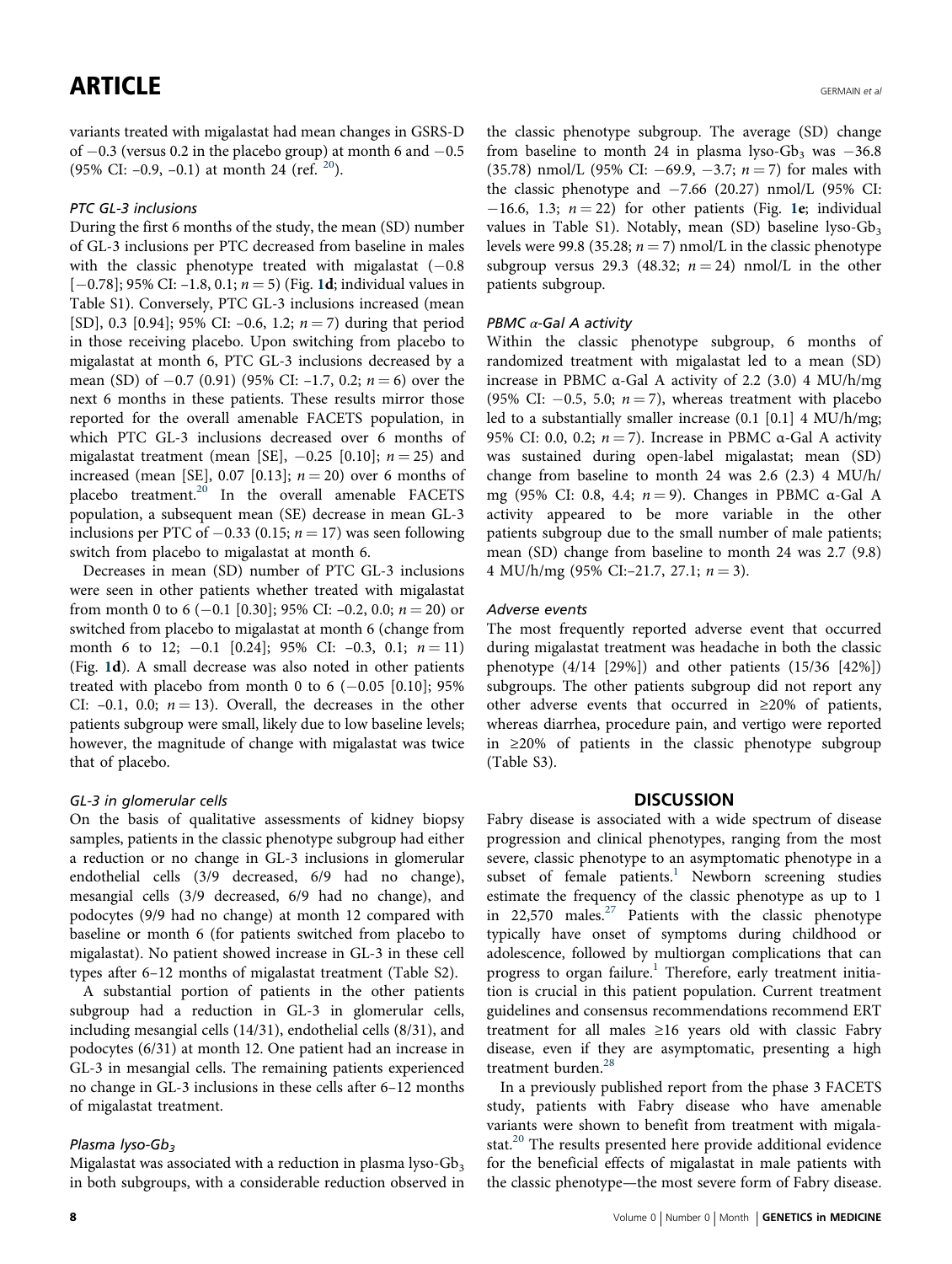# GERMAIN et al $\blacksquare$

In vitro assay data suggest that all patients with Fabry disease and amenable variants, including those with the classic phenotype, would benefit from migalastat treatment, as migalastat increases α-Gal A activity in the lysates of cells expressing mutated enzyme. $4$  This hypothesis is supported by our data, which demonstrate reduction in cardiac mass, improvements in GSRS-D, stabilization of eGFRCKD-EPI, reduction in PTC GL-3 inclusions, plasma lyso-Gb<sub>3</sub>, and PBMC α-Gal A activity in male patients with the classic phenotype treated with migalastat for up to 24 months.

Compared with published data for male patients with Fabry disease, the results of this analysis suggest that patients treated with migalastat had better renal<sup>[29](#page-10-0)-[32](#page-10-0)</sup> and cardiac<sup>[33,34](#page-10-0)</sup> outcomes than that historically reported for untreated patients. Historical studies of untreated males report an annualized change in eGFR of up to  $-12.2 \text{ mL/min}/1.73 \text{ m}^2$ .<sup>[29](#page-10-0)-[32](#page-10-0)</sup> Comparatively, the annualized change in  $eGFR_{\rm CKD-EPI}$  was  $-0.3$  mL/min/1.73 m<sup>2</sup> in the subgroup of patients with the classic phenotype treated with migalastat in FACETS (Fig. 2a). For LVMi, studies of untreated males report annualized increases ranging from 4.1 to  $8.0$  g/m<sup>2</sup> (refs.  $33,34$  $33,34$ ), compared with an annualized change of  $-10.4$  g/m<sup>2</sup> with migalastat in males with the classic phenotype (Fig. 2b). Furthermore, migalastat appears to provide potential cardiac benefit compared with ERT (Fig. 2) (refs.<sup>[12,19,34](#page-10-0)–[36](#page-10-0)</sup>). This is further supported by the greater efficacy of migalastat versus ERT in reducing cardiac mass at month 18 in a phase 3, open-label, randomized clinical trial (ATTRACT; NCT01218659) (ref.  $19$ ). The benefit of migalastat on cardiac structure may reflect the broad tissue distribution of migalastat as an orally administered small molecule, including penetration into cardiac tissue.<sup>[19,23](#page-10-0)</sup> However, the mechanism by which migalastat reduces LVMi is unknown. Clearance of GL-3 deposits from cardiomyocytes and vascular endothelial cells may have contributed to the mass reduction; GL-3 clearance from the latter could also lead to enhanced regional myocardial perfusion and function, influencing the dynamic of left ventricular remodeling. Additionally, it appeared that reduction in LVMi was due to a reduction in both wall thickness and cavity size (Amicus Therapeutic data on file).



Fig. 2 Comparisons of published data for male patients with Fabry disease. Annualized changes in (a) renal function and (b) LVMi as reported in the literature for male patients who are either untreated or have been treated with migalastat or ERT. <sup>a</sup>Change from baseline calculated using the weighted average for end-stage renal disease subgroups ( $n = 128$  males with non-end-stage renal disease and  $n = 17$  males with end-stage renal disease). eGFR estimated glomerular filtration rate, ERT enzyme replacement therapy, LVMi left ventricular mass index.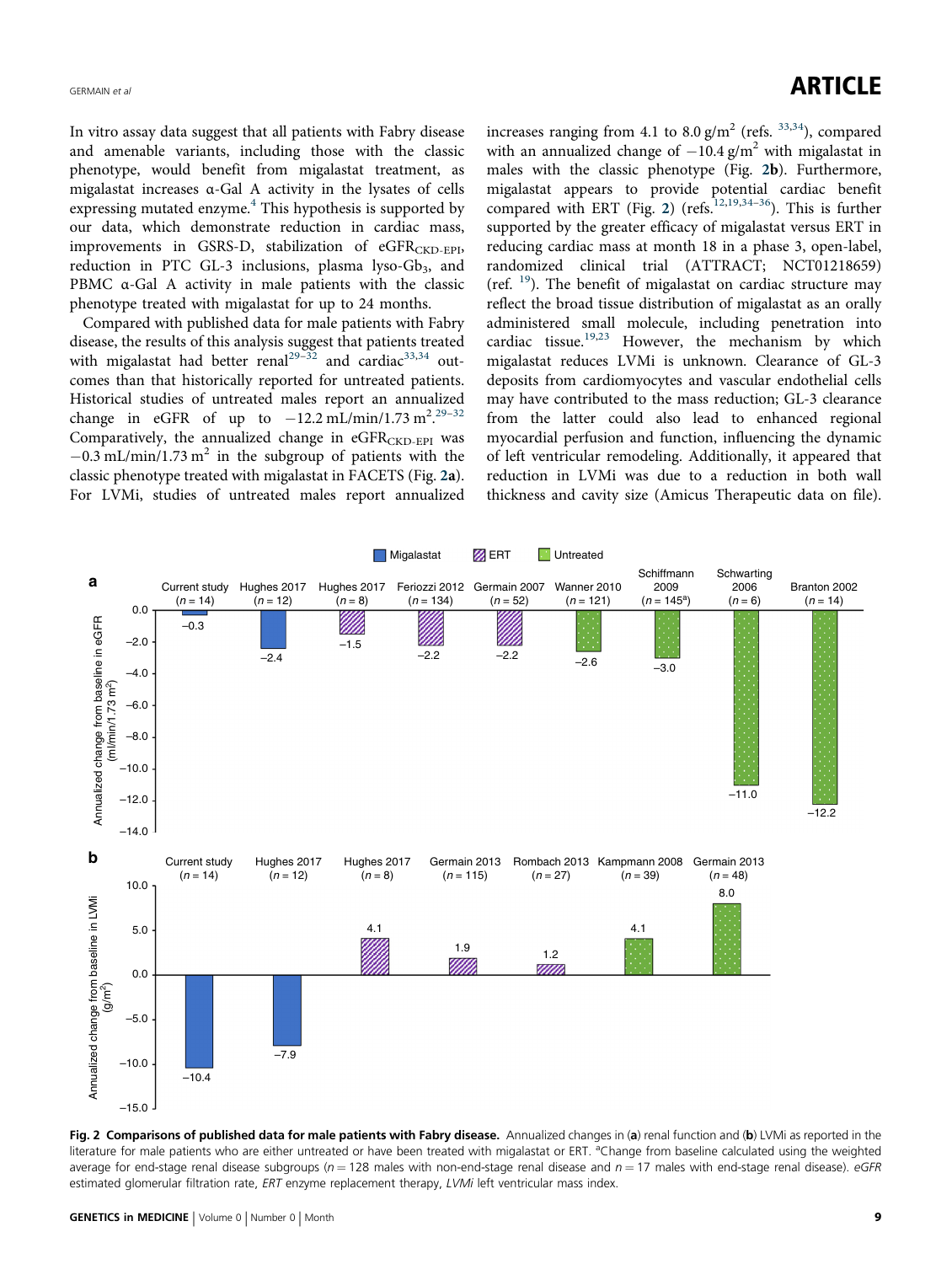<span id="page-9-0"></span>Further investigations are needed to obtain more definitive understanding of the pathophysiology of cardiomyopathy in Fabry disease and the effects of migalastat on cardiac tissues.

Elevated plasma lyso-Gb<sub>3</sub> levels have become recognized as a diagnostic indicator for Fabry disease, especially for classic Fabry patients.<sup>[37](#page-10-0)</sup> Consistent with previous reports,<sup>[37,38](#page-10-0)</sup> baseline plasma lyso-Gb<sub>3</sub> levels were highly elevated in male patients with the classic phenotype in FACETS. Migalastat was associated with substantial reduction in lyso- $Gb<sub>3</sub>$  in this patient subgroup. Despite the reduction, plasma lyso-Gb<sub>3</sub> levels remained elevated above the normal ranges after 24 months of treatment.<sup>38</sup> It has been reported that lyso-Gb3 levels decreased but did not normalize despite years of ERT in male patients with the classic phenotype. $37$ 

In our study, the classic phenotype was defined as males with multiorgan system involvement and residual PBMC α-Gal A activity <3% of normal (Table [1](#page-3-0)). Of note, one of the GLA variants associated with the classic phenotype, p. Arg301Gln (p.R301Q), was originally identified in a Japanese male and characterized as a cardiac variant, a milder atypical variant with late-onset cardiac manifestations limited to the heart.<sup>[39](#page-10-0)</sup> Since then, at least one case of a more severe phenotype has been associated with this variant, including a 45-year-old male patient who had end-stage renal disease in addition to cardiomyopathy; this patient benefited from double heart and kidney transplant. $40$  The patient with the p. Arg301Gln variant in our study had multiorgan disease (stage 3 chronic kidney disease [eGFR 56 mL/min/1.73 m<sup>2</sup>], abnormal LVMi  $[137 \text{ g/m}^2]$ ) and PBMC  $\alpha$ -Gal A activity 1.9% of WT, thus fulfilling the criteria for inclusion in the classic phenotype subgroup.

Our study includes a descriptive analysis of the baseline disease characteristics and clinical outcomes of two patient subgroups in FACETS; the other patients subgroup consists predominantly, though not exclusively, of females. One potential limitation of our study is that outcomes based on indirect comparisons across studies should be interpreted with caution because of potentially confounding factors, such as variations in study design, inclusion/exclusion criteria, baseline demographics, and disease severity. In addition, the results reported for males with the classic phenotype from the FACETS study are derived from post hoc analyses in a relatively small group of patients observed for up to 24 months, a relatively short study duration for long-term data, given the progressive nature of Fabry disease. Lastly, GSRS-D has not been validated specifically in Fabry disease, although it has demonstrated reliability, stability, and construct validity across a range of GI disorders. No GI symptom rating scale has been validated in Fabry disease. Despite these limitations, our data show beneficial effects in male patients with the classic phenotype, and provide support for the use of migalastat in all patients with amenable GLA variants regardless of disease severity.

In conclusion, migalastat, a first-in-class oral pharmacologic chaperone, has previously demonstrated clinical benefits in patients with Fabry disease and amenable GLA variants.<sup>[20](#page-10-0)</sup> The data reported here establish that migalastat benefited male patients with the classic phenotype. During the phase 3 FACETS trial, migalastat treatment increased endogenous α-Gal A activity, stabilized eGFR, reduced LVMi, improved diarrhea symptoms, and reduced PTC GL-3 inclusions and plasma lyso- $Gb_3$  in male patients with migalastat-amenable GLA variants leading to the classic phenotype of Fabry disease.

# SUPPLEMENTARY INFORMATION

The online version of this article [\(https://doi.org/10.1038/s41436-](https://doi.org/10.1038/s41436-019-0451-z) [019-0451-z\)](https://doi.org/10.1038/s41436-019-0451-z) contains supplementary material, which is available to authorized users.

### ACKNOWLEDGEMENTS

The authors thank the patients and clinical investigators who participated in the AT1001-011 study. The authors acknowledge Iulia E. Jurca-Simina for her contribution to data acquisition. Funding for the studies was provided by Amicus Therapeutics. Medical writing/editing support was provided by Sally Mitchell, Lei Bai, and Dana Francis of ApotheCom (Yardley, PA) and was funded by Amicus Therapeutics.

# **DISCLOSURE**

D.P.G. has received honoraria and research grants from Amicus, Sanofi Genzyme, and Shire. K.N. has served as an advisor for Amicus, Shire, and Sanofi Genzyme, has received research support from Amicus and Shire, and has received travel support from Sanofi Genzyme. R.G. has received honoraria from Amicus, BioMarin, Sanofi Genzyme, and Shire. D.G.B. has received research funding, serves as a consultant, and is on the speaker's bureau for Amicus and Sanofi Genzyme, and has received research funding from Shire. D.A.H. has served as a consultant for and received research funding and honoraria from Amicus, Shire, Sanofi Genzyme, Protalix, and Actelion. L.M.B. has served as a consultant for Protalix. R.B.C. has served as a consultant for Amicus and has received grants from the National Institutes of Health. N.S., J.P.C., E.B., and J.A.B. are employees of and hold stock in Amicus. At the time the work was done, C.V. was an employee and held stock in Amicus. J.C.J. declares no conflicts of interest.

**Publisher's note:** Springer Nature remains neutral with regard to jurisdictional claims in published maps and institutional affiliations.

### REFERENCES

- 1. Germain DP. Fabry disease. Orphanet J Rare Dis. 2010;5:30.<br>2. Mehta A, Beck M, Eyskens F, et al. Fabry disease: a reviev
- 2. Mehta A, Beck M, Eyskens F, et al. Fabry disease: a review of current management strategies. QJM. 2010;103:641–659.
- 3. Amicus Therapeutics Inc. Galafold (migalastat) amenability table website. [http://www.galafoldamenabilitytable.com.](http://www.galafoldamenabilitytable.com) Accessed 15 October 2018.
- 4. Benjamin ER, Della Valle MC, Wu X, et al. The validation of pharmacogenetics for the identification of Fabry patients to be treated with migalastat. Genet Med. 2017;19:430–438.
- 5. Echevarria L, Benistan K, Toussaint A, et al. X-chromosome inactivation in female patients with Fabry disease. Clin Genet. 2016;89:44–54.